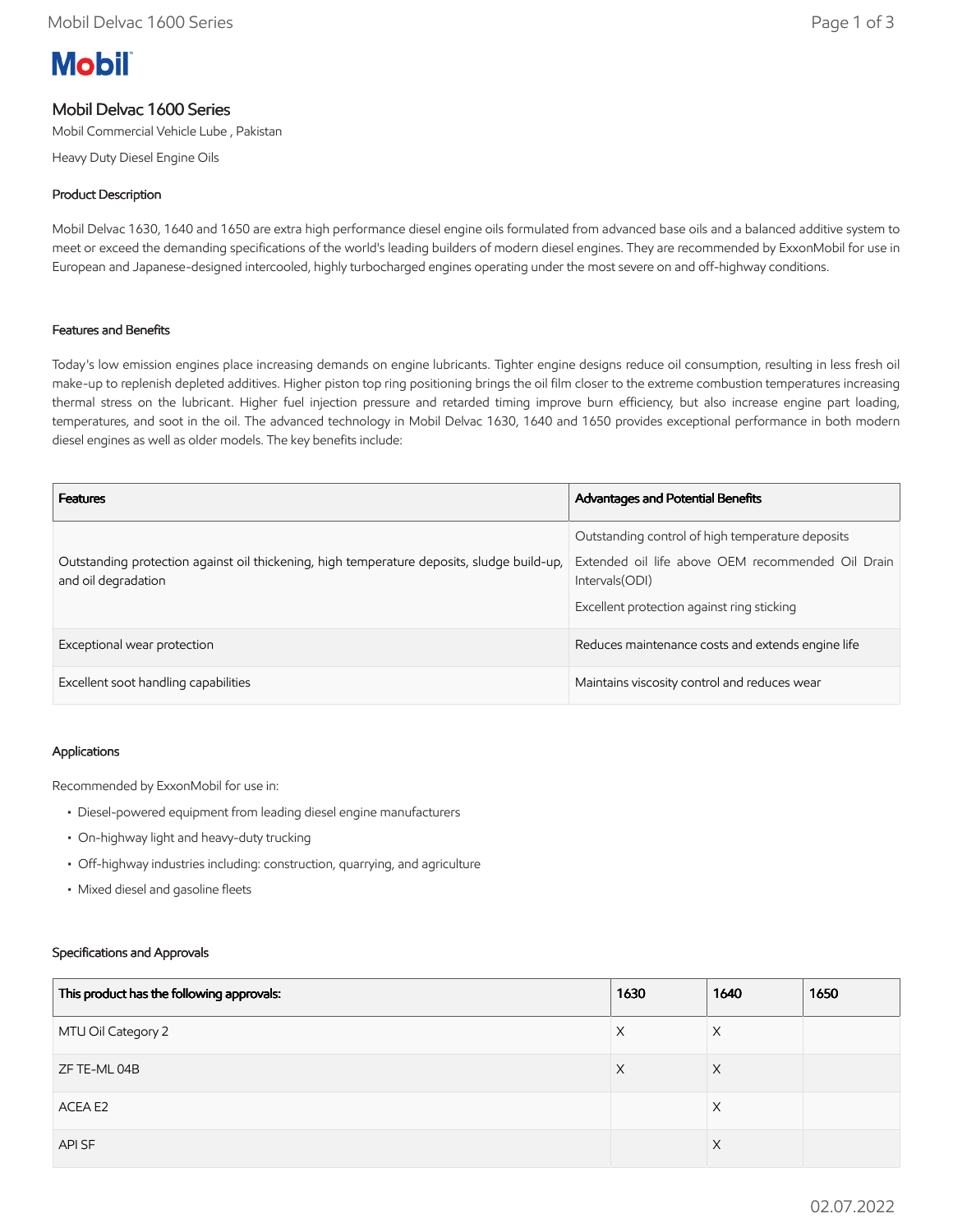## Mobil Delvac 1600 Series **Page 2 of 3**

| This product has the following approvals: | 1630 | 1640 | 1650 |
|-------------------------------------------|------|------|------|
| <b>MAN 270</b>                            |      | ⌒    |      |

| This product is recommended for use in applications requiring: | 1630 | 1640     | 1650 |
|----------------------------------------------------------------|------|----------|------|
| ACEA E2                                                        | X    |          |      |
| Allison C-4                                                    | X    |          |      |
| API CF                                                         | X    | $\times$ | Χ    |
| API SF                                                         | X    |          | X    |
| <b>MAN 270</b>                                                 | Χ    |          |      |

#### Properties and Specifications

| Property                                      | 1630          | 1640   | 1650          |
|-----------------------------------------------|---------------|--------|---------------|
| Grade                                         | <b>SAE 30</b> | SAE 40 | <b>SAE 50</b> |
| Ash, Sulfated, mass%, ASTM D874               | 1.4           | 1.4    | 1.4           |
| Density @ 15.6 C, g/cm3, ASTM D4052           |               | 0.892  | 0.896         |
| Flash Point, Cleveland Open Cup, °C, ASTM D92 | 250           | 256    | 290           |
| Kinematic Viscosity @ 100 C, mm2/s, ASTM D445 | 11.5          | 14.1   | 19.5          |
| Kinematic Viscosity @ 40 C, mm2/s, ASTM D445  | 90            | 132    | 202           |
| Pour Point, °C, ASTM D97                      | $-30$         | $-21$  | $-18$         |
| Total Base Number, mgKOH/g, ASTM D2896        | 12            | 12     | 12            |
| Viscosity Index, ASTM D2270                   | 117           | 112    | 110           |

#### Health and Safety

Health and Safety recommendations for this product can be found on the Material Safety Data Sheet (MSDS) @ [http://www.msds.exxonmobil.com/psims](http://www.msds.exxonmobil.com/psims/psims.aspx) /psims.aspx

All trademarks used herein are trademarks or registered trademarks of Exxon Mobil Corporation or one of its subsidiaries unless indicated otherwise.

11-2020 Mobil Askari Lubricants Limited D-46, Block-5 KDA Scheme-5, Clifton Karachi, Pakistan

Phone: (92-21) 111-840-840 Fax : (92-21) 583-1013 and 583-0082 [http://www.exxonmobil.com](http://www.exxonmobil.com/)

Typical Properties are typical of those obtained with normal production tolerance and do not constitute a specification. Variations that do not affect product performance are to be expected during normal manufacture and at different blending locations. The information contained herein is subject to change without notice. All products may not be available locally. For more information, contact your local ExxonMobil contact or visit